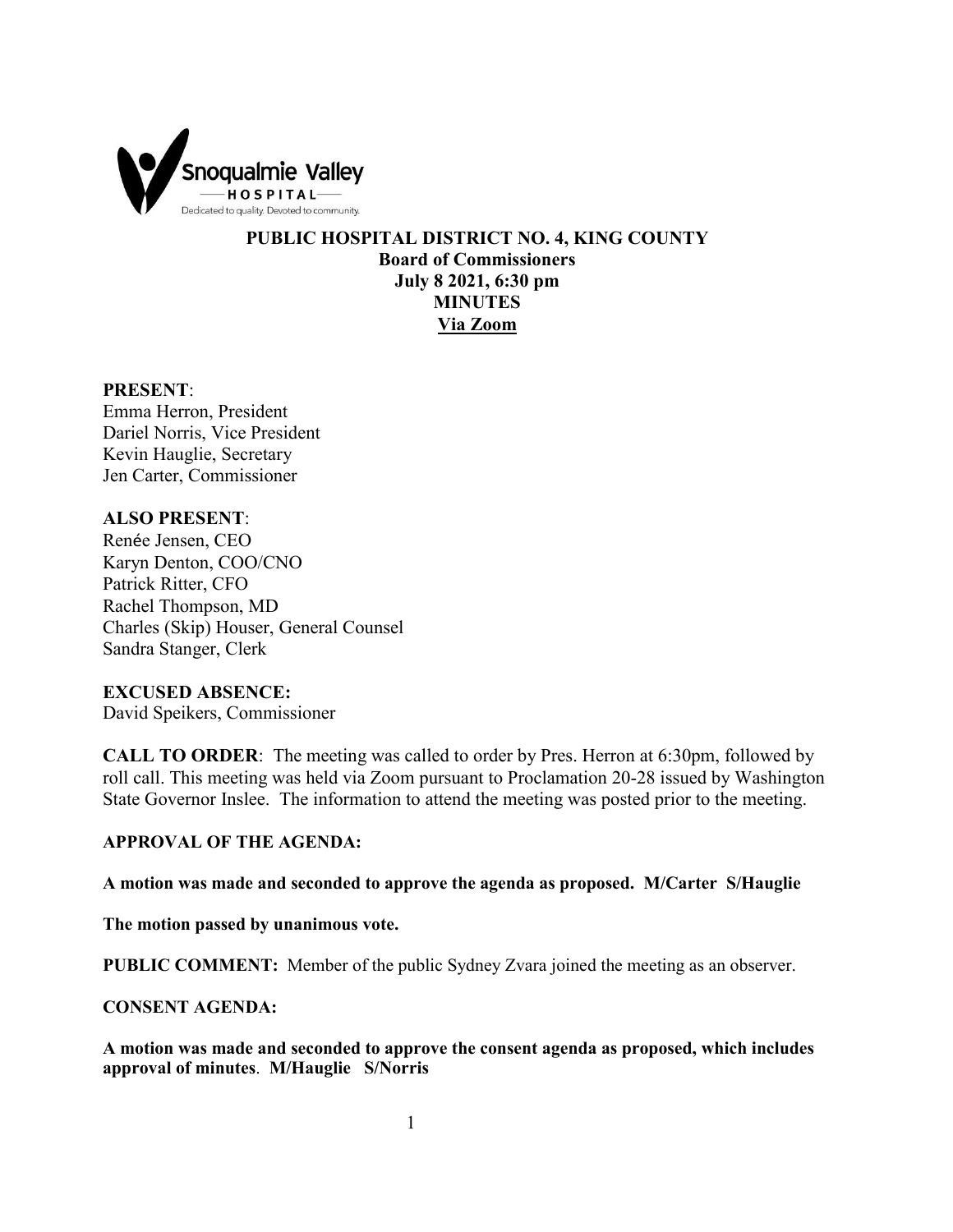## **The motion passed by unanimous vote.**

# **COMMUNICATIONS**:

- President Herron: Strategic planning retreat was a success.
- General Counsel Houser:
	- o RCW 70.44.060 Powers and Duties
	- o King County COVID Update
- CEO Report: Reference CEO Report.

# **COMMITTEE REPORTS**

**1. Finance Committee Report - Approval of warrants, payroll and payroll taxes – May 1 thru May 31, 2021.** Written minutes from the June 29, 2021 meeting for the May 2021 finances were provided as part of the board packet and reported by Commissioner Speikers, Committee Chair. Both Commissioners Speikers and Herron attended the meeting via Zoom. The committee is scheduled to next meet on July 27, 2021 to review June 2021 finances.

## **1(a). Approval of Warrants, Payroll and Payroll taxes – May 2021.**

**A motion was made and seconded to approve total disbursements that includes payroll warrants, hospital and clinic payroll, auto deposits, hospital and clinic payroll taxes, retirement and matching plans, as well as all accounts payable warrants in the total amount of \$3,619,524.43 for May 1 thru May 31, 2021, as recommended by the Finance Committee**.

**M/Norris S/Hauglie**

### **The motion carried by unanimous vote.**

**2. Medical Committee Report**. Written minutes from the July 6, 2021 meeting were provided as part of the board packet and reported by Commissioner Norris, Committee Chair. Both Commissioners Norris and Herron attended the meeting via Zoom. The committee is scheduled to next meet on August 3, 2021.

**3. Facilities Committee Report**. No meeting was held in June due to no new business or follow-up items. The committee is scheduled to next meet on July 28, 2021.

**4. Quality Committee Report.** Written minutes from the June 17, 2021 meeting were provided as part of the board packet and reported by Dr. Thompson, CMO. Both Commissioners Carter and Norris attended the meeting via Zoom. The committee is scheduled to next meet on September 16, 2021.

**NOTE**: Any documents presented at this meeting are available upon request. Minutes are posted on the District Website at www.snoqualmiehospital.org under the Governance Page. For questions or further information, please contact Administration at 425.831.2362.

**GOOD OF THE ORDER/COMMISSIONER COMMENT:** President Herron will be on vacation July 17-21.